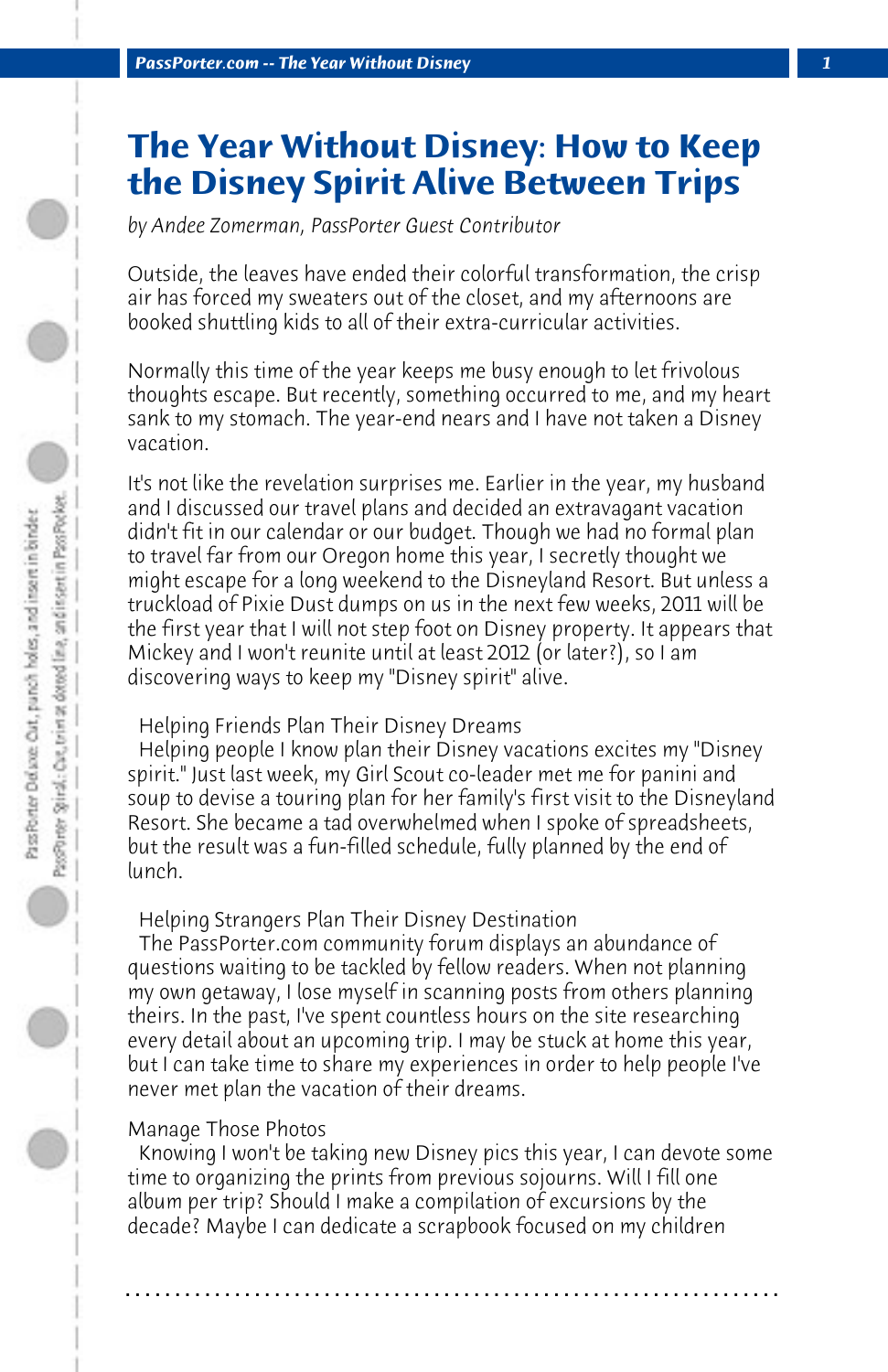growing up with the characters. Whatever I come up with, I know my "Disney spirit" awakens in the photographed memories that are significant to each magical vacation.

#### Keep "Expert" Status

 Even though I'm not traveling to a Disney location this year, I can still send away for my free planning DVD for the Resorts and Cruise Line. A multitude of blogs constantly update me on current Disney events, while reading the latest edition of PassPorter's Walt Disney World keeps me abreast of the changes and additions I need to be aware of to maintain my Disney-expert reputation.

#### Trying Something New

 I almost feel blasphemous sharing this. Knowing we wouldn't be saving our pennies for a 2011 Disney vacation, we did activities we don't normally do on a Disney excursion. Staying local, we rode bikes, went water skiing, tried horseback riding, and even went camping! I admit I had an honest-to-goodness, restful time in the outdoors. Time away from the theme parks proved that we could keep the "Disney spirit" of family alive even if a life-sized mouse wasn't there to welcome us.

 Yes, I have experienced mini pity-parties because I don't get to see Mickey this year, but working with others as they prepare their own Disney holiday gives me almost as much joy. One recent morning, a friend texted me as she and her family were driving to a different California theme park for her son's birthday:

 Friend: Driving by Disneyland. He asked if we could go there instead. So we are.

 Me: Much better decision. Stop by City Hall on Main Street to get him a bday sticker.

 Friend: Keep the hints coming. Do you suggest Park Hopper since it's open until 10?

 Me: Yes on PH to get max roller coaster time. No if coasters aren't important.

 (20 minutes later)

 Friend: Screamin' is AWESOME!

 Throughout that day via our iPhones, my "Disney spirit" was kept alive as I vicariously shared my friend's impromptu destination decision. She texted after favorite attractions and sent pictures of "World of Color." After all, if I can't experience the Disney Magic in person, I might as well share in the Magic others are having!

*About The Author: Andee Zomerman lives in the Pacific Northwest and is a wife and mother to a family that loves all things Disney. They seem to be*

**. . . . . . . . . . . . . . . . . . . . . . . . . . . . . . . . . . . . . . . . . . . . . . . . . . . . . . . . . . . . . . . . . .**